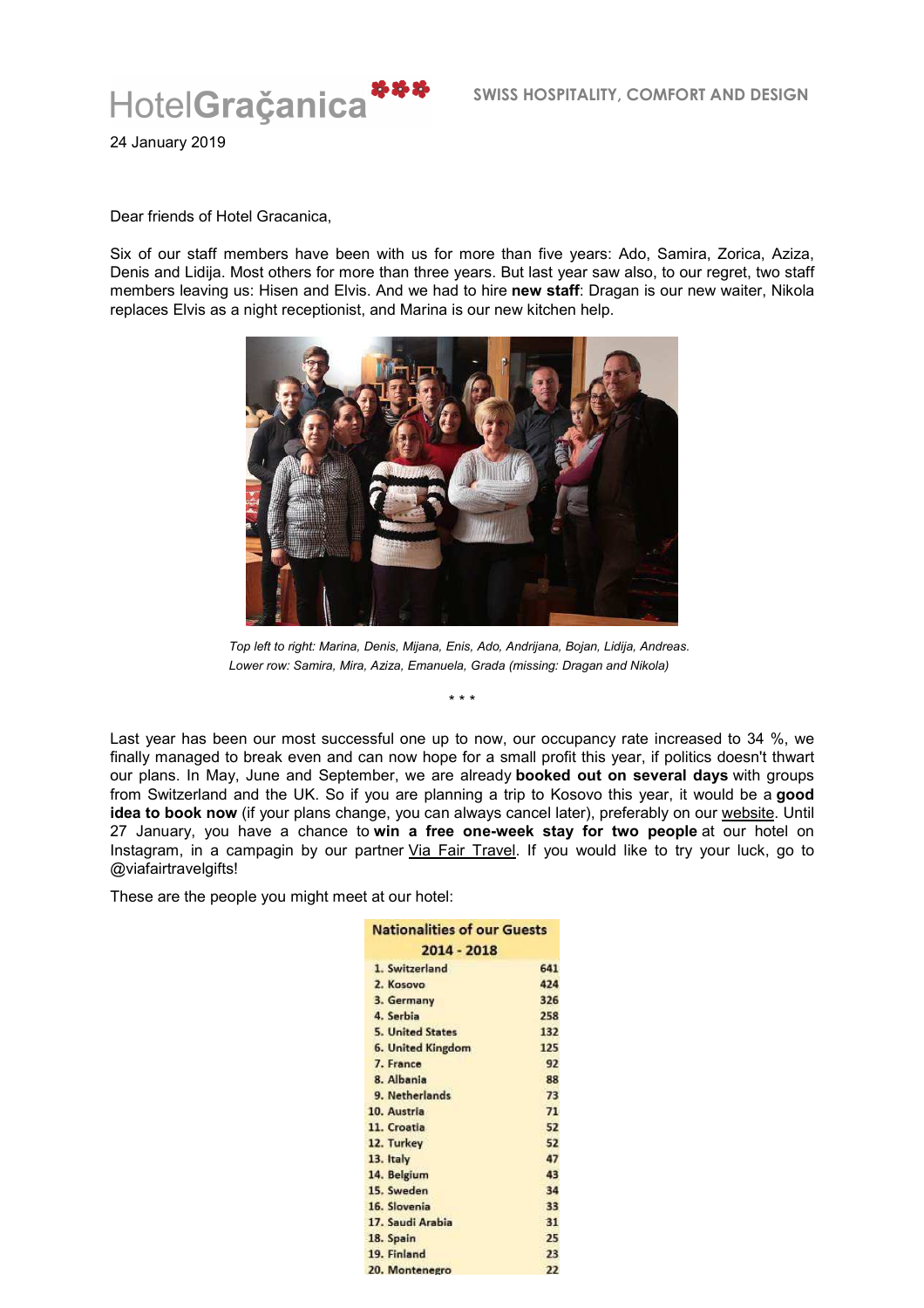

Driton Selmani, one of the best Kosovar artists, has just been featured in the Calvert Journal in an article entitled: "**Conceptual artist Driton Selmani is taking his work to the streets of Kosovo**". We had an exhibition with his works at the hotel in 2013/14 and two of his installations on show in 2017. One of his works featured in the article, "They say you can't hold two watermelons in one hand", is part or our permanent exhibition, together with other works of his.

\* \* \*



Already in November, the British "Independent" published a "**Prishtina City Guide: Where to eat,**  drink, shop and stay in Kosovo's capital" written by **Elizabeth Gowing**, the founder of "The Ideas Partnership", a great NGO we are partnering with through "Pack for a Purpose". For "where to stay", the article of course recommends us: "The best boutique accommodation in Prishtina is Hotel Gracanica, a short taxi ride from the city centre. Swiss design is stylishly woven with traditional Kosovan features to create an eco-chic modern hotel with a gorgeous pool and views over the archaeological remains of the ancient city of Ulpiana. Doubles from €72, B&B"

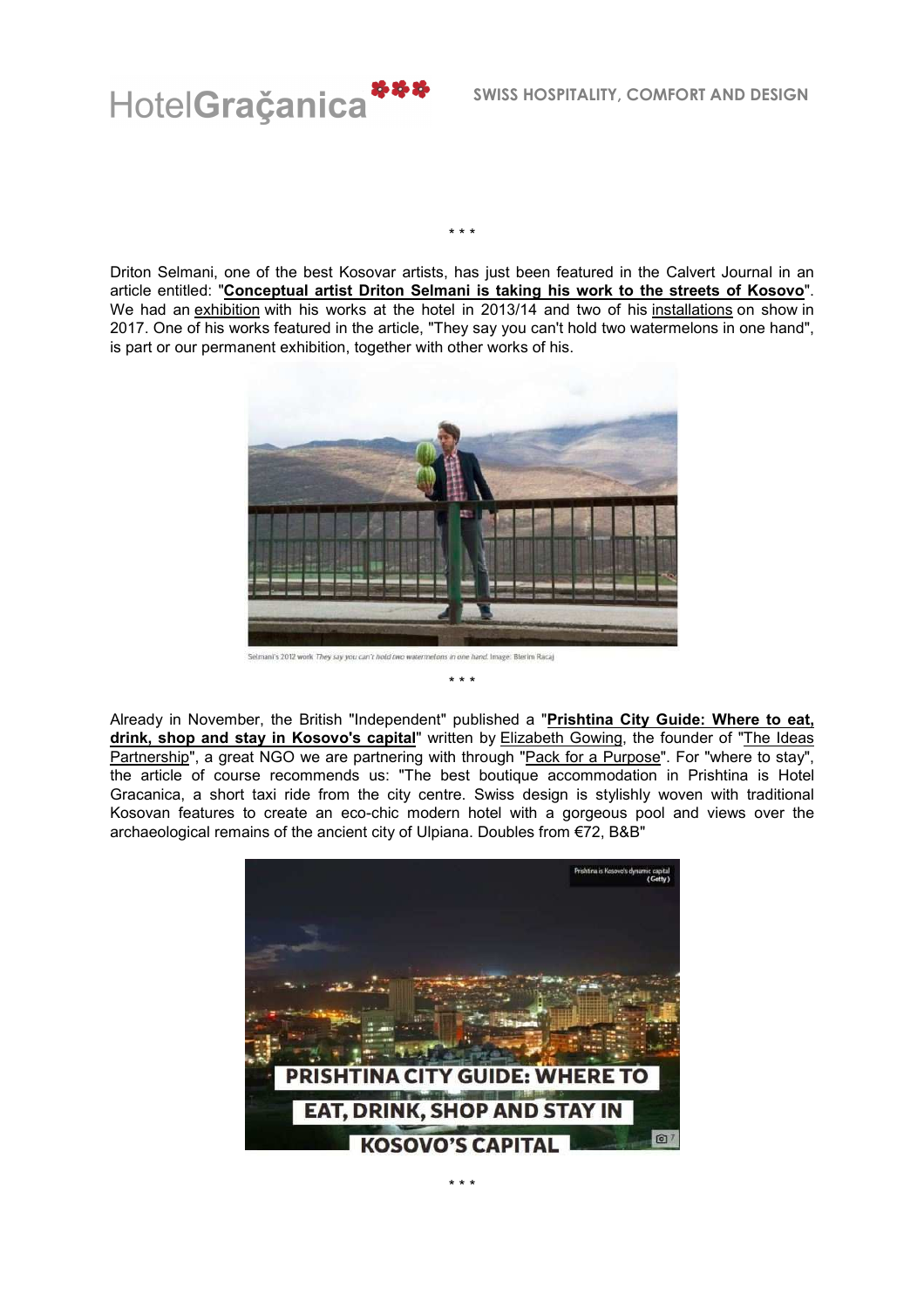

As mentioned in our last newsletter, the **Jimmy Mustafa Band** that plays regularly at our Sunday brunch will go on tour again, from June 7th to 24th in **Germany**, and in October in **Switzerland**. If you can organize a concert in your town, please contact us!



*From left to right: Hasib Karaçi, Avni Mustafa, Ersad Bunjaku and Djimi Mustafa*

\* \* \*

German speakers: Auf der **Westbalkan-Rundreise** von Background-Tours vom **19. Mai bis 2. Juni** sind noch Plätze frei. Die Rundreise wird von Heini Conrad, dem langjährigen Landesdirektor Kosovo von Helvetas, und seiner Frau Elisabeth Kästli, Autorin dreier sehr lesenswerter Bücher über den Kosovo, geleitet. Über den Kosovo-Teil der letztjährigen Reise schrieb Bernhard Odehnal im Zürcher Tagesanzeiger: Auf Wandertour im Alpenparadies Kosovo.



Kürzer, auf Pristina beschränkt und ebenfalls sehr empfehlenswert: "**Prishtina hautnah**" unter der Leitung von Tanja Polli, Journalistin und Buchautorin, vom **4. bis 8. September**. Positive Rückmeldungen erhalten wir auch regelmässig zu den Kultur- und Bildungsreisen Kosovo und/oder Albanien des Journalisten Xhevdet Kallaba. Sie können den Kosovo aber problemlos auch auf eigene Faust erkunden oder sich von uns Tagestouren organisieren lassen.